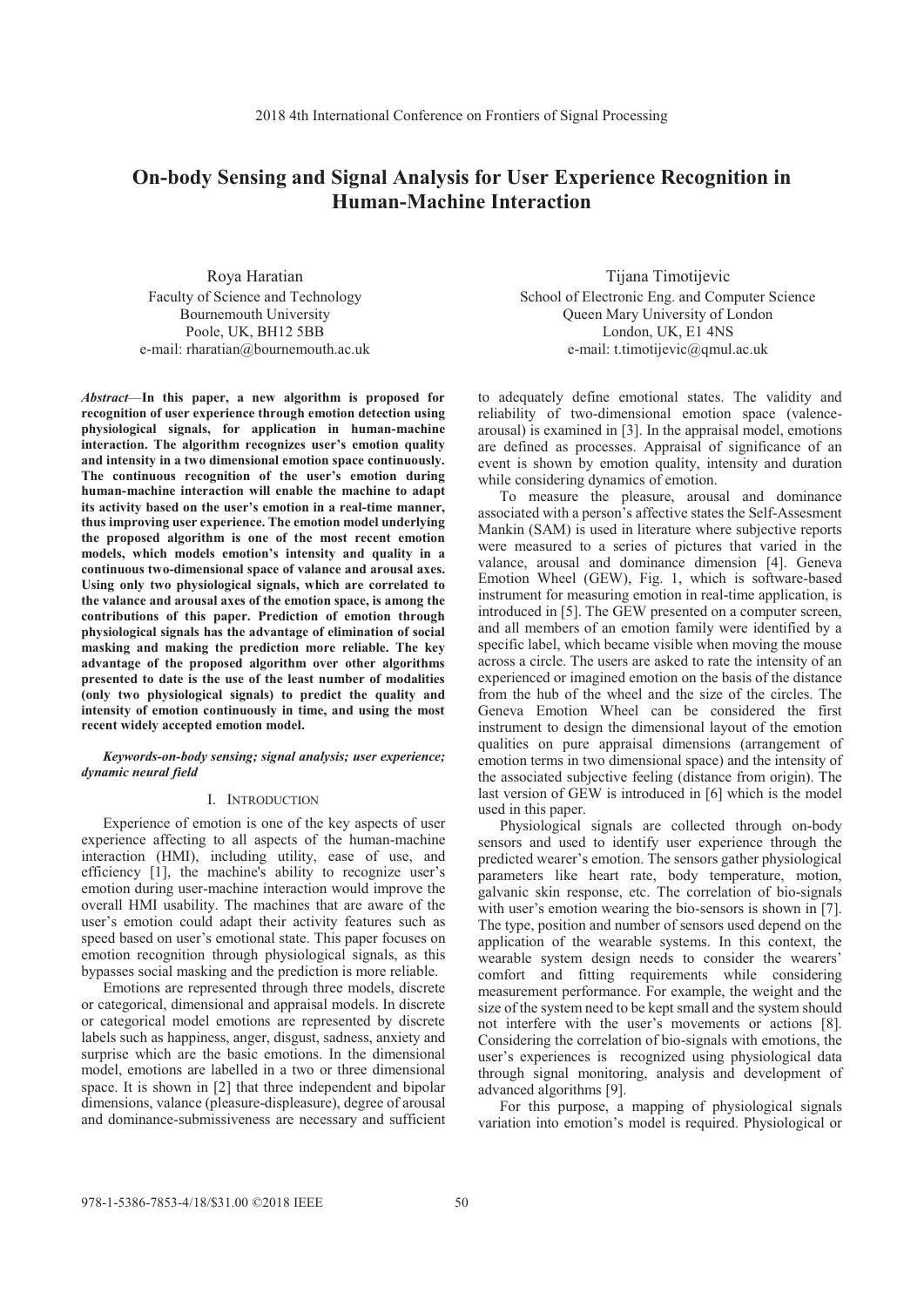bio-signals are used in research field of affect-sensing to identify emotions. Galvanic Skin-conductivity Response, GSR, provides a measurement of the of skin conductance which increases linearly with a person's level of overall arousal or stress. Blood Volume Pulse, BVP, is indicator of blood flow. Since each heart beat (or pulse) presses blood through the vessels, BVP can also be used to calculate heart rate and inter-beat intervals. Heart rate increases with negative valence emotions such as anxiety or fear. Electromyography, EMG, measures the muscle activity or frequency of muscle tension, correlate with negative valence emotions. Respiration Rate, RSP, measures how deep and fast a person is breathing. Slow and deep breathing indicates a relaxed resting state while irregular rhythm, quick variations, and cessation of respiration corresponds to more aroused emotions like anger or fear. Electrocardiogram, ECG, signal measures activity of the heart. It can be used to measure heart rate and inter-beat intervals to determine the heart rate variability (HRV). A low HRV can indicate a state of relaxation, whereas an increased HRV can indicate a potential state of mental stress or frustration [7].

The proposed algorithm in this paper for the purpose of affective states recognition uses only two bio-signals: skin conductivity and pulse rate. As the intensity of arousal is linearly correlated with skin conductivity and valence is correlated negatively with blood volume pulse rate, it is possible to extract arousal-relevant features from GSR and valance-relevant features from BVP.

In this paper, we first review different emotion models, and the correlation of physiological signals with emotions is introduced. Section II, reviews emotion recognition algorithms developed to date. Section III introduces the new signal processing algorithm that implements GEW framework and uses only two physiologic signals. Results and discussion for the algorithm is presented in section IV and the paper is concluded in section V.

## II. LITERATURE REVIEW

The algorithms used in the literature for recognition of emotion through physiological signals are mainly based on classification approaches. In [10], an emotion recognition system is developed to classify emotional states from physiological signals gathered from one subject over many weeks of data collection. The emotions were induced through musical performances. Features such as mean, standard deviation of raw signals and first and second difference of the raw signal is extracted and are classified into 8 discrete emotion states by using Feature Projection method. The accuracy of 81 percent is achieved on eight classes of emotions. In another study, three physiological signals such as EEG, skin conductance and pulse were collected from subjects while using audio-video contents as a stimulus. For discrete emotion recognition, Support Vector Machine is used to design discrete emotion classifier. The recognition rate of 41.7% for five emotions and 66.7% for three emotions were attained [11].

An emotion recognition approach based on physiological changes in music listening is introduced in [12]. Multiple subjects over many weeks were participant of musical induction while four-channel biosensors were used to measure electromyogram, electrocardiogram, skin conductivity, and respiration changes. A wide range of physiological features from various analysis domains, including time/frequency, entropy, geometric analysis, sub-band spectra, multiscale entropy, etc., were used in order to find the best emotion-relevant features and to correlate them with emotional states. Classification of four discrete musical emotions (positive/high arousal, negative/high arousal, negative/low arousal, and positive/low arousal) is performed by using an extended linear discriminant analysis. An improved recognition accuracy of 95 percent and 70 percent for subject-dependent and subject-independent classification, respectively, is achieved.

An emotion recognition system based on physiological signals is introduced in [13]. It uses five physiological signals such as blood volume pulse, electromyography, skin conductance, skin temperature and respiration. Features such as the mean and the standard deviation of the raw signals and first differences of the raw signals and the second differences of the raw signals are calculated. Six basic emotions such as Amusement, Contentment, Disgust, Fear, No emotion (Neutrality) and Sadness are induced through the international affective picture system (IAPS) while for each emotion ten images are presented during 50 seconds. Two pattern classification methods, Fisher discriminant and SVM method are used and compared for emotional state classification which reaches classification performance as 92% over six emotional states.

A comparison table of reviewed previous works is available in [14]. According to the literature, several bio-signals such as Electromyogram, Electrocardiogram, Electro-dermal, Activity Skin, Temperature, Blood Volume, Pulse and Respiration are used to recognize discrete emotions such as Sad, Anger, Stress, Surprise and so on. The stimuli used are audio-visual such as IAPS, music, movies. The extracted features from bio-signals are typically mean, standard deviation of raw signals and their first derivative, high frequency and low frequency powers and so on. The classification approaches are Support Vector Machine, Linear Discriminant Analysis, K-Nearest Neighbour, Bayesian Networks, and Neural Network and so on varying in accuracy depending on whether the approach is user-dependant or independent. An approach going a step further from discrete emotion recognition toward recognition of emotion in a continuous space is proposed in [15]. The algorithm for recognition of affective valance and arousal uses a multiclass arousal/valance classifier. By dividing arousal and valance axes into four regions, sixteen classes of emotions are formed. Similar approach using different classification algorithms is proposed in [16] and [17].

A continuous emotion recognition algorithm is introduced in [18] using fusion of facial expression, gesture and audio cues. In the paper, level of arousal and valance is predicted over time continuously. Using long short-term memory (LSTM) Neural Network as building unit for layers of a recurrent neural network (RNN), the longer temporal dependency features are learnt in the algorithm. It enables continues prediction of valance and arousal over time. In [19]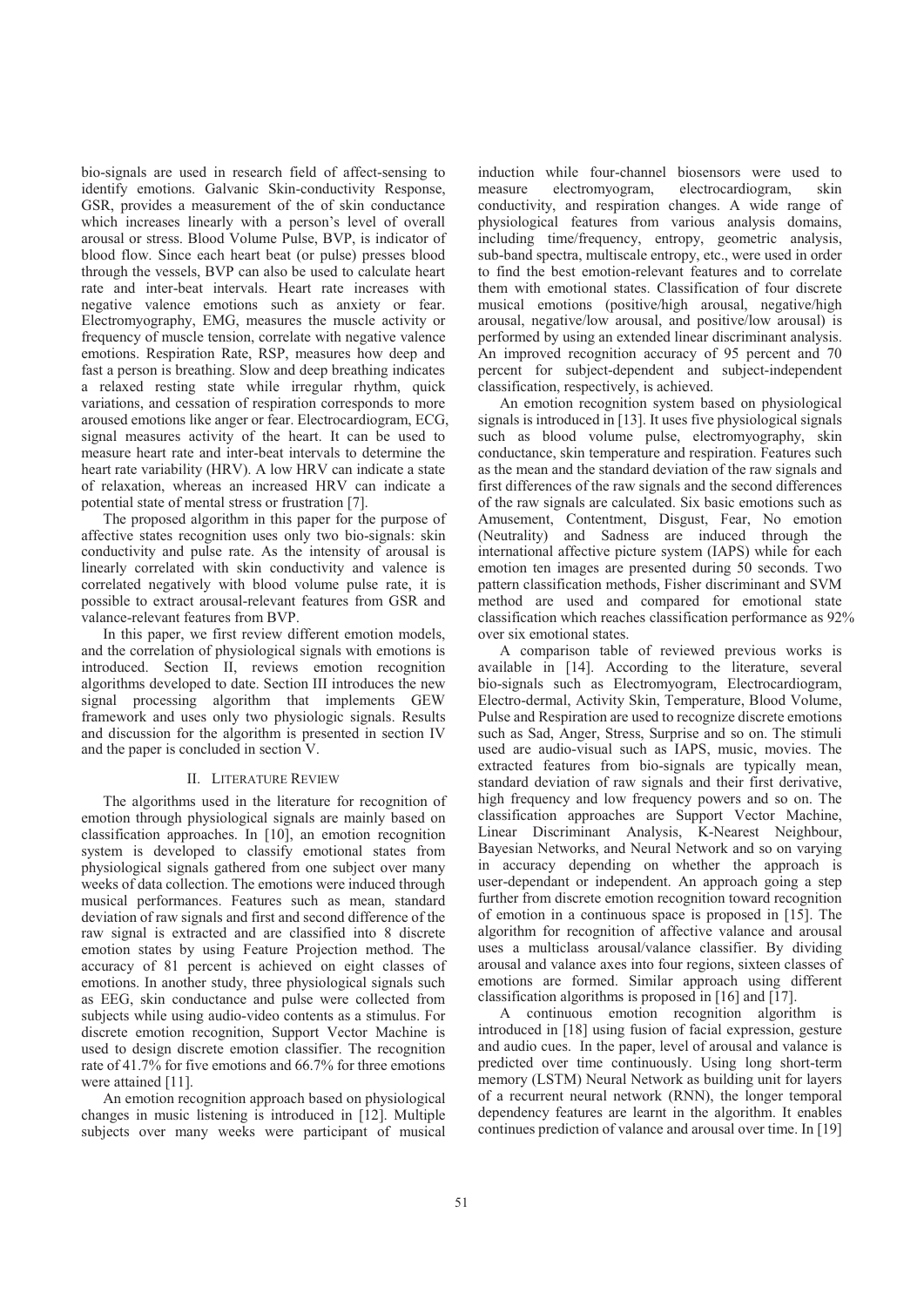a dynamic model is proposed based on dynamic field theory (DFT) enabling prediction of emotion intensity. DFT can be seen as a generalization of recurrent neural networks to continuous dimensions, adding a functional interpretation to each layer. It shows improvements in emotion recognition accuracy to the previous common approaches to emotion intensity estimation.

This review of literature on the emotion recognition using physiological signals shows that the developed algorithms use more than two bio-signals. In the algorithm proposed in this paper only two bio-signals are used. The emotion models used in the literature are mainly discrete and the classification of emotions is based on discrete classes or on finding out the levels of valence or arousal. The continuous emotion recognition approaches are either need many modalities of physiologic signals, or only predicts the intensity of emotion. The algorithm proposed here uses the most recent emotion model, GEW, Fig. 1, which allows to map emotions in a two dimensional continues space. The proposed algorithm is able to predict intensity and quality of emotion continuously as well as duration of emotion.



Figure 1. Geneva Emotion Wheel, 3rd version [6]

### III. METHOD

For the purpose of developing an algorithm that can continuously predict affective state, we need to consider a dynamic model for signal processing of gathered physiological signals through the designed experiments. In this section, the proposed model followed by the signal processing approach is explained.

## *A. The Model*

The proposed model in this paper is based on dynamic system theory providing the language in which embodied and situated stance can be developed into a scientific theory. Dynamic field theory (DFT) is a mathematical and conceptual framework which was developed to model embodied human cognition [20]. The basic computational element of DFT is Dynamic Neural Field (DNF). The response of a neural population is modelled through mathematical representation of DNFs. The dynamics of DNF are mathematically formulize as follows.

$$
\tau \dot{u}(x,t) = -u(x,t) + h + \int f(u(x,t'))\omega(x-x')dx' + S(x,t)
$$

$$
\omega(x - x') = c_{exc} \exp\left[-\frac{(x - x')^2}{2\sigma_{exc}^2}\right] - c_{inh} \exp\left[-\frac{(x - x')^2}{2\sigma_{inh}^2}\right]
$$

$$
f(u(x, t)) = \frac{1}{1 + exp[-\beta u(x, t)]}
$$
(1)

In (1) formula,  $u(x, t)$  is the activation of DNF over dimension  $x$ , to which the underlying neural population is responsive. h is a negative resting level and  $S(x,t)$  is an external input. The lateral interactions in DFT are modelled through a short-range excitation and a long-range inhabitation where  $\sigma_{exc}$ ,  $\sigma_{inh}$ ,  $c_{exc}$  and  $c_{inh}$  are width and amplitude of the excitatory and inhibitory parts of interaction kernel.  $f(u(x,t))$  shapes the output of DNF through a sigmoid function where  $\beta$  is the slope of sigmoid [21].

In the proposed DNF, there are two one dimensional input neurons,  $U_1$  and  $U_2$ , where the two bio-signals are the inputs to them. The model inputs are GSR which is correlated with arousal and Pulse rate which is correlated with valance in the emotion model. To stabilise the signals there are two memory neurons,  $M_1$  and  $M_2$ , where their outputs are the inputs of the emotion neuron, E. The two-dimensional emotion neuron is modelling the emotion space with valance and arousal dimensions. The proposed neural population is shown in Fig. 2.



Figure 2. The proposed neural population for the model

In the proposed neural population, the input bio-signals are fed into the input one-dimensional fields and passing through the middle input neurons acting as memory neurons. The output signals of this layer are considered as two inputs of the two dimensional emotion neural field with valance and arousal axes where the length of each axe is assumed 100.

Transferring the emotion representation from valance-arousal Cartesian space into polar quality and intensity of emotion representation is formulised through equation (2). In the polar system emotion is modelled as a vector,  $I(t)$ , where the length of the vector is emotion intensity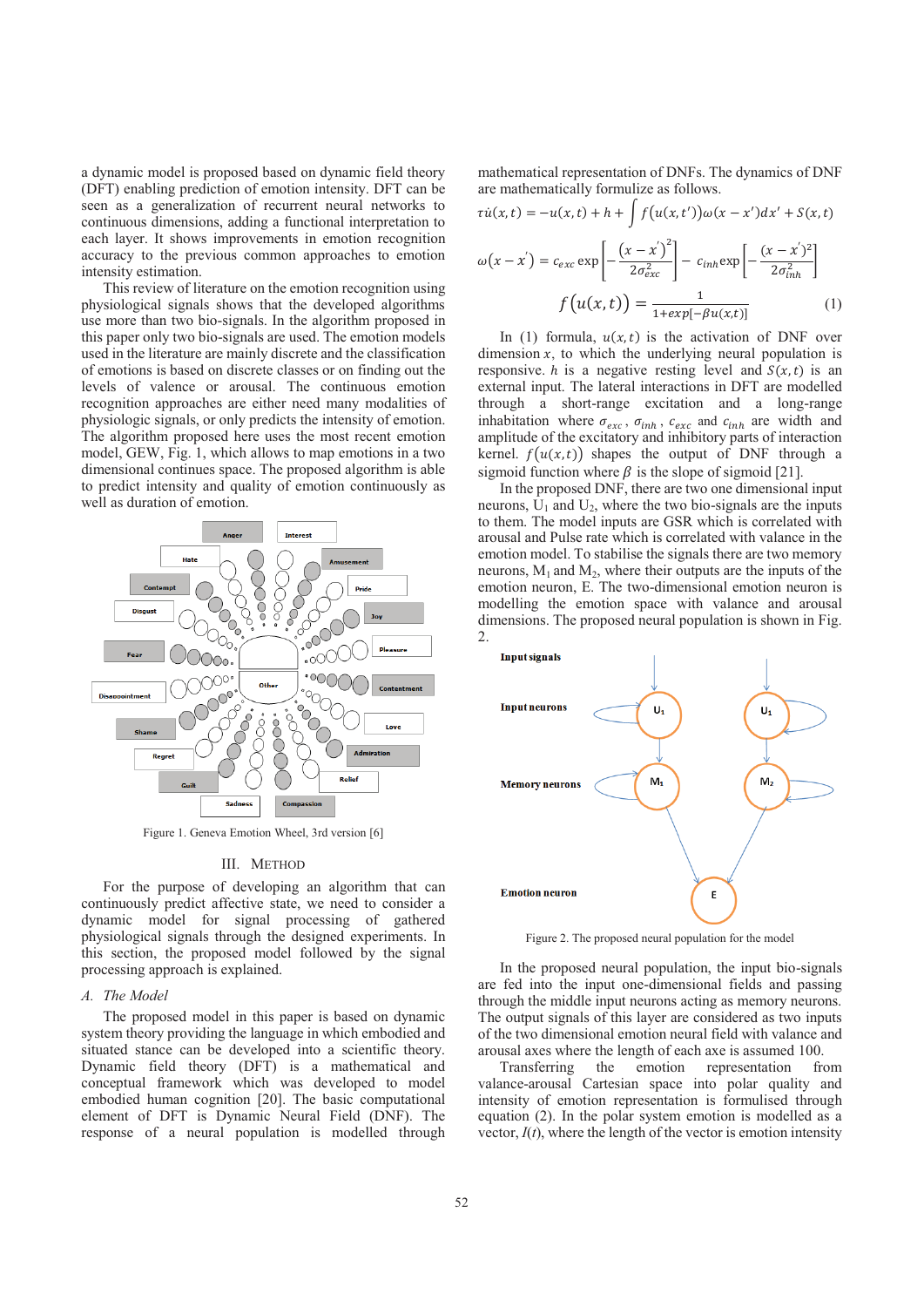and the vector's angle,  $\theta(t)$ , is the quality,  $Q(t)$ , of emotion as shown in Fig. 3. Considering a two dimensional neural filed with size of 100 for each axes, the vector transformation of emotion will be as (2) where the centre of the polar coordinate system would be in the middle of the Cartesian space. In the 2D GEW space, the centre of Cartesian coordinate system with valance,  $v(t)$ , and arousal,  $a(t)$ , axes is in the left bottom side of the space.

$$
v(t) = 50I(t)\cos\theta(t) + 50
$$
 (2)  

$$
a(t) = 50I(t)\sin\theta(t) + 50
$$

where  $0 < I(t) < 1$ ,  $0 < \theta(t) < 360$ 



Figure 3. Transformation of emotion arousal-valance representation in Cartesian space into quality and intensity vector in polar space

#### *B. Signal Processing*

As it was discussed in the literature review, the intensity of arousal is linearly correlated with skin conductivity and valence is correlated negatively with pulse rate. Therefore, the GSR and pulse rate are inputs of the system. The extracted feature from GSR is the rate of change and from Pulse rate is its inverse as the pulse rate increases with negatively valance emotions.

The model parameters are  $\tau$  as the time constant of each neuron,  $\beta$  as the slope parameter of output function for each neuron, as well as the coupling coefficients and kernel excitation and inhabitation parameters. After initialisation of model parameters, a cost function will be calculated using the training data. The model simulator estimates the quality and intensity with regard to the input training data of multiple trials (Fig. 4). To identify model parameter, the cost functions need to be minimised.

The cost function is calculated for training trials and the average of all mean square errors, MSEs, of multiple trials is used as the function which should be minimized to derive the model parameters.

$$
Cost_{quality} = \frac{1}{T_{*L}} \sum_{l} \sum_{l} |\hat{Q}_l(t) - Q_l(t)|^2 \tag{3}
$$

$$
Cost_{intensity} = \frac{1}{T_{*L}} \sum_{l} \sum_{t} \left| \hat{I}_{l}(t) - I_{l}(t) \right|^{2} \tag{4}
$$

In (3) and (4), the model quality and intensity estimate is represented by  $\hat{Q}_I(t)$  and  $\hat{I}(t)$  while the targeted ones are represented by  $Q_l(t)$  and  $I(t)$ . The total recording time, *t*, for each trial is represented by *T* and total number of trails, *l,* by *L*. Following the explained procedure enables estimation of quality and intensity continuously. The model has 32 parameters which have to be estimated through optimization of cost function. For solving the optimization problem Genetic Algorithm was used.



Figure 4. Model parameter estimation process

The designed experiment consists of several trials of showing series of pictures which are rated by subjects while physiological signals are collected. The pictures are from IAPS, International Affective Picture System, database designed to provide a standardized set of pictures for studying emotion and attention. The dataset has been widely used in psychological research and was developed by the National Institute of Mental Health Centre for Emotion and Attention at the University of Florida.

During the time that the picture is on the screen, the rating is made on a 2D labelling system. Each series of pictures belongs to one emotion quality labelled on the outer borders of the 2D labelling system. Subjects can rotate a knob to the emotion quality label and move the indicator on radial line of the circle according to the emotion intensity they feel during viewing the pictures, the closer to the centre, the less intense emotion felt during viewing the picture based on GEW emotion model. The time length of showing each picture is 15s and it takes about 10s for an emotion to be induced using pictures. By the end of each trail a black screen is shown to help the subject reach neutral state for the felt emotion.

## IV. RESULTS

The preliminary results of algorithm validation on a single subject trial are presented in this section to demonstrate the feasibility and utility of the algorithm. The extracted feature from GSR and Pulse rate as the input bio-signals are the rate of change and the inverse, respectively. The raw bio-signals are filtered to remove the low frequency noise contents and then normalised. Fig. 5 shows the neural field population initial response to the input signals. It shows the activation of the field while the Gaussians are interacting and competing with each other to reach to a steady state with one dominant Gaussian on emotion field. After the initial phase, during the estimation process it appears that one of the Gaussians tends to dominate others as it shown in Fig. 6. By the end, one of the Gaussians dominates others and its location on the field with valance and arousal axes indicating the estimated emotion (Fig. 7). In this example, the vector length is %43 and the angle is 45 degree which indicates the estimated emotion is Pride with %43 intensity based on the emotion model in Fig. 1. We need to explore the introduced approach further on wider population range of emotion with more number of subjects.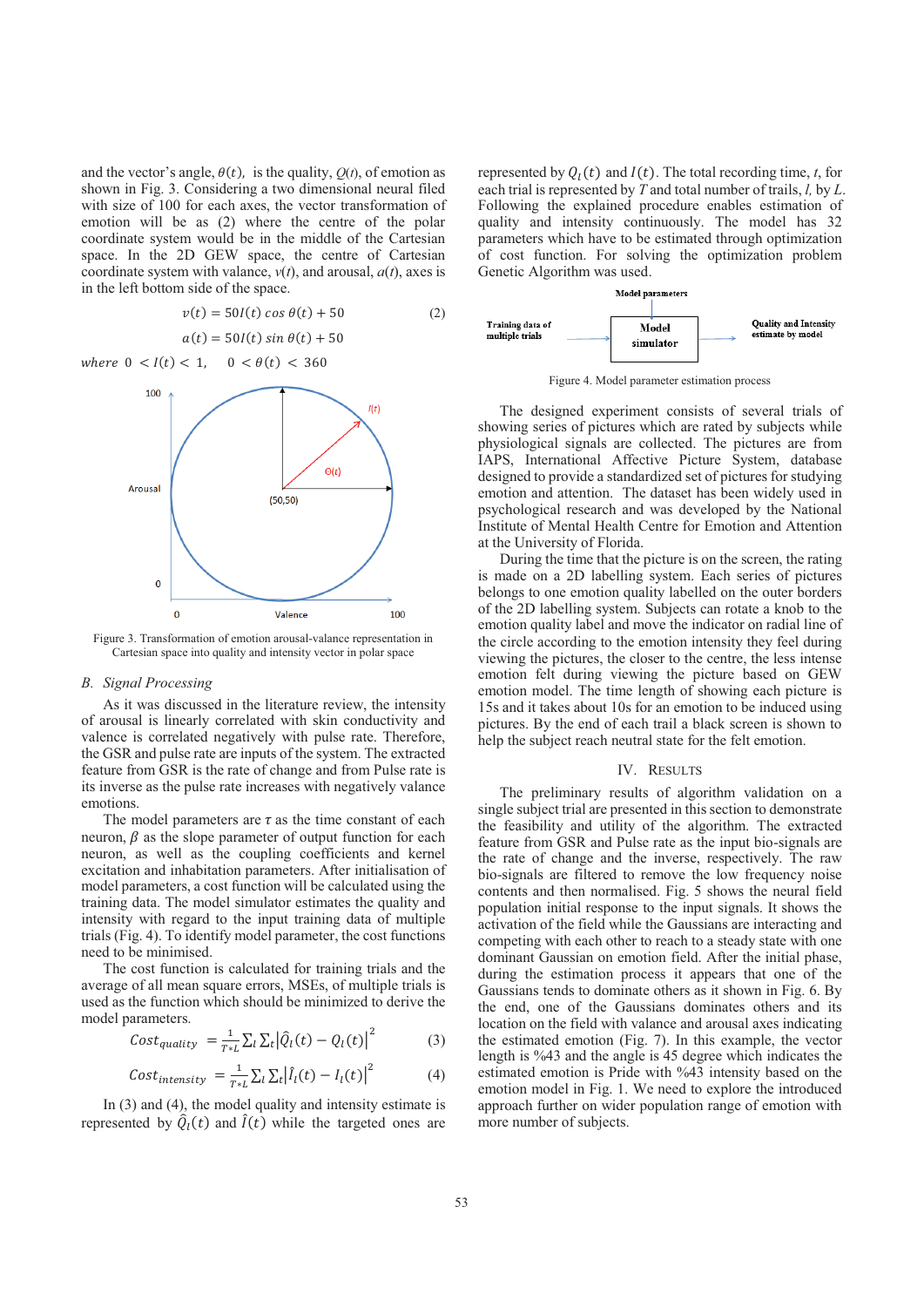

Figure 5. Snapshot of the neural field initial response to the bio-signals, the three dimensional view followed by a two dimensional one







Figure 7. Snapshot of the estimated emotion in the two dimensional neural field, the three dimensional view followed by a two dimensional one

#### V. CONCLUSION

The paper proposes a new algorithm to recognize human affective state continuously given physiological signals and reports preliminary results that demonstrate the proof of concept. It is motivated by the context of a continuous human-machine interaction in which the machine is expected to continuously adapt to human emotional state. The two key novelties here are the use of the minimum number of modalities (only two physiologic signals) for emotion estimation, which make the algorithm feasible in a wide range of practical user scenarios; and estimation of emotion quality and intensity in a time and space continuum of a two-dimensional space of valence and arousal. Because of high number of parameters that are required to be adjusted in the training phase of the algorithm, there is need for high power processors to increase the speed of process. Despite of the existing drawback, development of the new proposed algorithm will enhance the interaction between human and machine in a more coordinated and synchronous manner. It enables machines to interact with the users in a more conscious environment with wide range of applications from human-machine interaction to healthcare and entertainment industry.

#### **REFERENCES**

[1] R. Setchi, O. Asikhaia, "Exploring User Experience with Image Schemas, Sentiments, and Semantics" *IEEE Transactions on Affective Computing*, early access, 2018